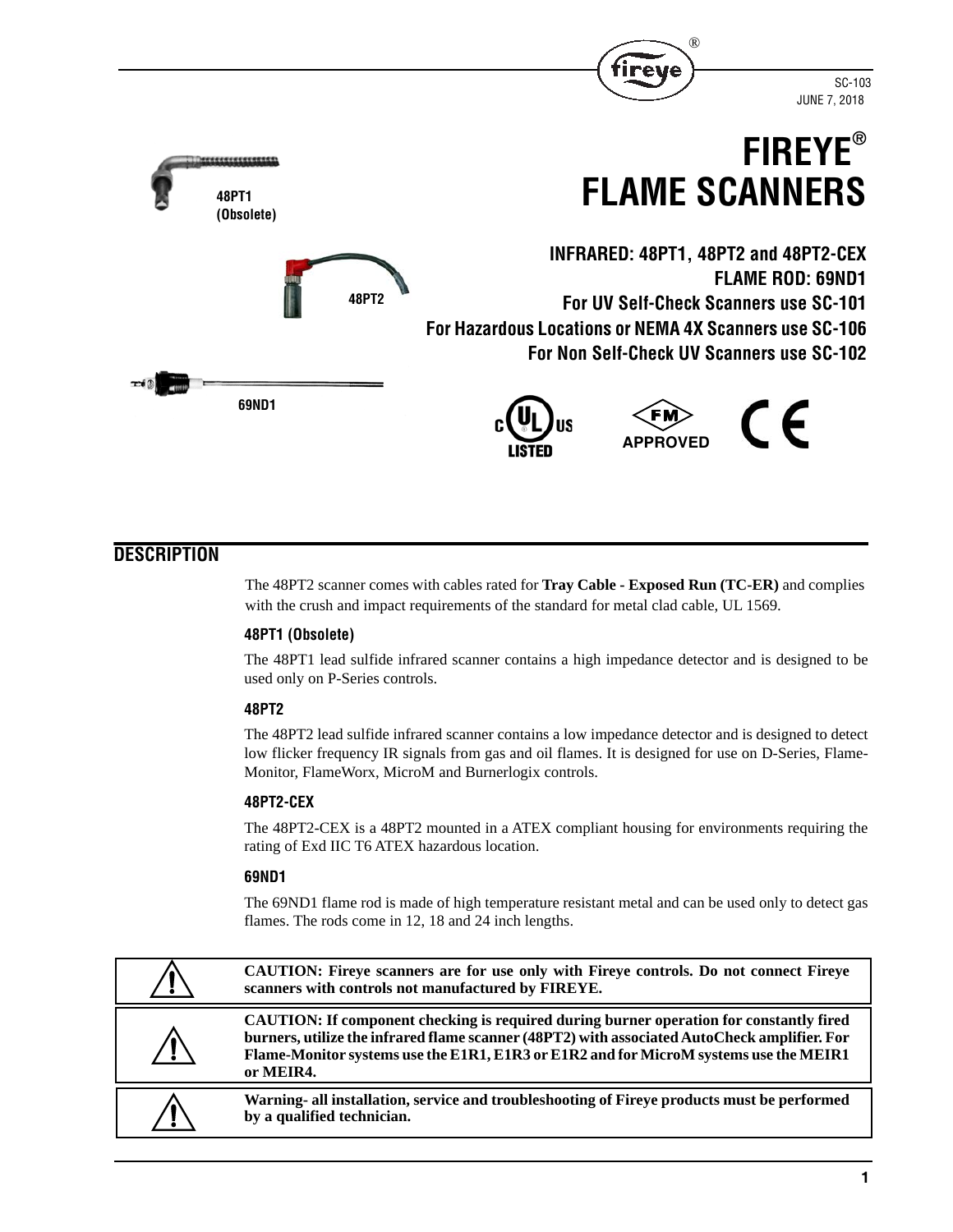

 $^{\circledR}$ 

| <b>Scanner Model</b>                            | Type      | <b>Approx. Volts</b><br><b>Across Cell</b> | Approx. Resistance*<br>of Cell | <b>Ambient Temp. Limits</b>                |
|-------------------------------------------------|-----------|--------------------------------------------|--------------------------------|--------------------------------------------|
| 48PT1                                           | Infrared  | 125VDC                                     | 1.5 Meg. ohms                  | 140°F/60°C, -40°                           |
| 48PT2<br>48PT2-CEX                              | Infrared  | 7-15VDC                                    | 20K - 80K ohms                 | 140°F / 60°C. -40°                         |
| 69ND1                                           | Flame Rod | 280-305 VAC                                | Infinite                       | Tip 2460 $\degree$ F<br>1500°F/816°C, -40° |
| * Resistance measured with 20K Ohms/ Volt Meter |           |                                            |                                |                                            |

For proper Flame Signal Voltage see technical bulletin for the appropriate control.

48PT2 scanners comply with NEMA 4X

| <b>PART NUMBER</b>                                                  | DESCRIPTION                                                                                                                                                                                          | <b>USE WITH</b>                                                                |
|---------------------------------------------------------------------|------------------------------------------------------------------------------------------------------------------------------------------------------------------------------------------------------|--------------------------------------------------------------------------------|
| 48PT1-1003<br>48PT1-1007<br>48PT1-9003<br>48PT1-9007<br>48PT1-9007W | IR Straight Head 8 feet (2440mm) leads<br>IR Straight Head 4 feet (1220mm) Leads<br>IR 90 deg. Head 8 ft. (2440mm) Leads<br>IR 90 deg. Head 4 ft. (1220mm) Leads<br>- 9007 Water Repellent           | P-Series                                                                       |
| 48PT2-1003<br>48PT2-1007<br>48PT2-9003<br>48PT2-9007<br>48PT2-CEX   | IR Straight Head 8 feet (2440mm) leads<br>IR Straight Head 4 feet (1220mm) Leads<br>IR 90 deg. Head 8 ft. (2440mm) Leads<br>IR 90 deg. Head 4 ft. (1220mm) Leads<br>IR Straight Head, 1/2" NPT inlet | C & D Series, MicroM,<br>FLAME-MONITOR.<br><b>BurnerLogix</b>                  |
| $35 - 69$                                                           | <b>Heat Insulator for 48PT Scanners</b>                                                                                                                                                              |                                                                                |
| 69ND1-1000K4<br>69ND1-1000K6<br>69ND1-1000K8                        | Flame Rod 12 inches (305mm) 1/2 in. mount<br>Flame Rod 18 inch (460mm) 1/2 in. mount)<br>Flame Rod 24 inches (710mm) 1/2 in. mount                                                                   | P. C. D. M-Series, MicroM.<br>MB Systems, BurnerLogix,<br><b>FLAME-MONITOR</b> |

For information on the 45UV scanners, see Bulletin SC-101.

For information on the 55UV scanners, see Bulletin SC-106.

For information on the UV1A, UV2, and UV8A scanners, see Bulletin SC-102.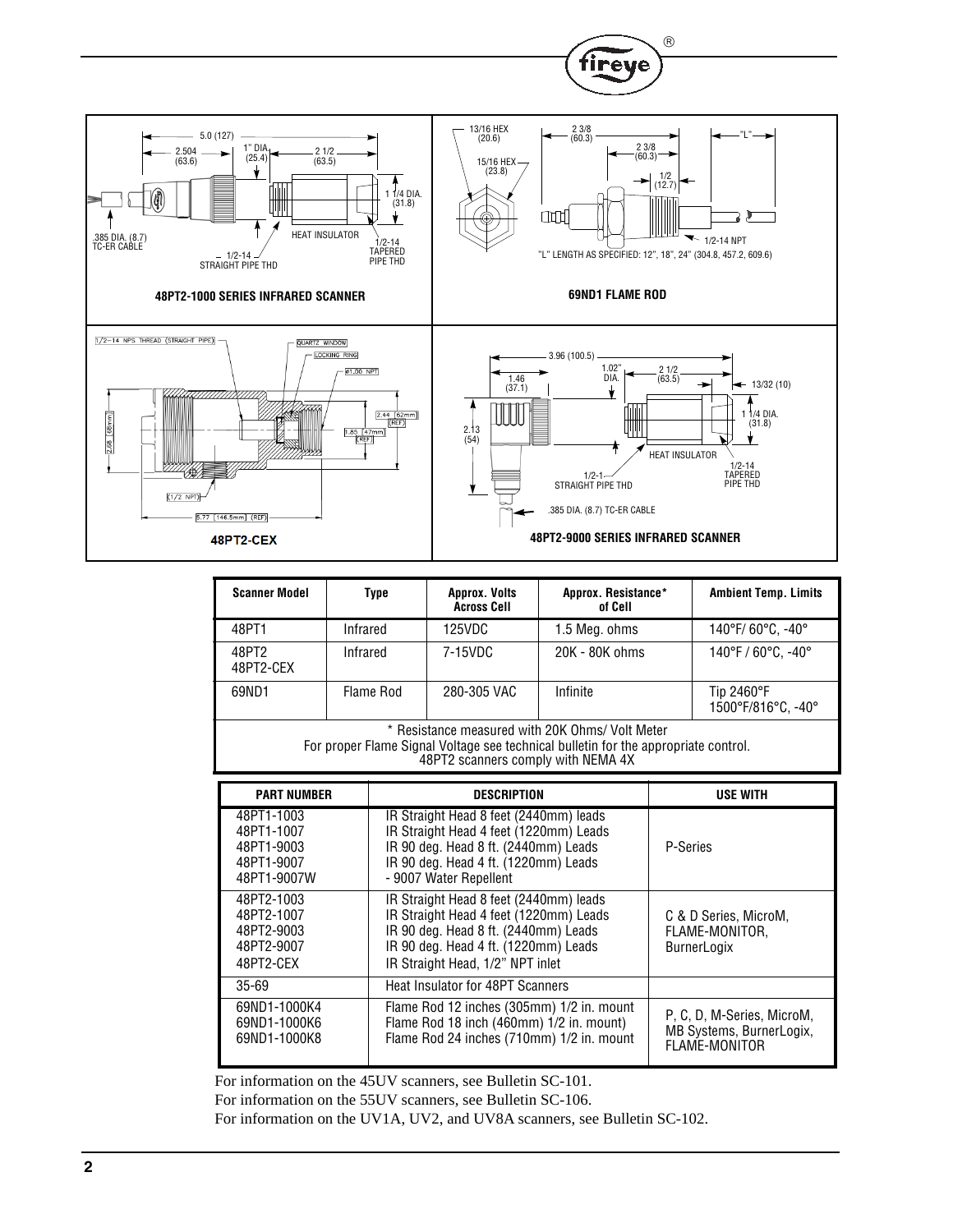

# **SCANNER MAINTENANCE**

## **48PT1 and 48PT2, 48PT2-CEX Infrared Scanners and 69ND1 Flame Rods**

The viewing area of the scanner must be kept clean. Even a small amount of contamination will reduce the flame signal reaching the detector by a measurable amount. Wipe the viewing area routinely using a soft cloth dampened with concentrated detergent.

Type **48PT1** scanner includes a replaceable #4-128-1 cell

Type **48PT2, 48PT2-CEX** scanner includes a replaceable #4-263-1 Firetron cell.

Type **69ND1 Flame Rod**. Rods should be routinely replaced as they oxidize.

**Flame Signal Strength.** Routine observation of the flame signal strength or as read on the display of the FLAME-MONITOR will forewarn of any deterioration in the capability of the flame detector or its application.

**Periodic Safety Check.** It is recommended that a procedure be established to test, at least once a month, the complete flame safeguard system. This test should verify the proper operation of all limit switches and safety interlocks as well as flame failure protection and fuel safety shutoff valve tightness.

**Rotation.** It is recommended that control and scanner units purchased as spares be installed periodically.

**Contacts.** There are no accessible contacts in the Fireye burner programming controls. Where contacts are used, their design assures long trouble-free life when the load circuits are maintained within the published load ratings.

**Humidity.** In areas of high humidity, the control chassis should be removed and placed in a dry atmosphere when the system is expected to be out of service for an extended period.

**For scanner installation and wiring instructions, see the appropriate FIREYE technical bulletin for each control.**

| <b>CONTROL</b>       | <b>BULLETIN</b>      |
|----------------------|----------------------|
| <b>FLAME-MONITOR</b> | E-1101               |
| <b>D-Series</b>      | D-1020, D-30, D-4041 |
| M-Series             | $C-4000$             |
| MB-Systems           | $CC-82$              |
| MicroM               | MC-5000              |
| <b>BurnerLogix</b>   | <b>BL-1001</b>       |



**WARNING: FIREYE SCANNERS CAN BE USED ONLY WITH THE APPROPRIATE FIREYE CONTROL. DO NOT CONNECT FIREYE SCANNERS TO CONTROLS NOT MANUFACTURED BY FIREYE.**

## **INSTALLATION—INFRARED SCANNER TYPE 48PT2**

The following UL standards have been revised and now allow the use of TC-ER rated cable on Commercial boilers and burners:

- UL 295: Commercial Industrial Gas Burners Sections 10.1.6, 10.1.9, and 11.2.2.
- UL 296: Oil Burners Sections 31.1.8, 31.1.11, and 32.2.2.
- UL 726: Oil fired Boiler Assemblies Sections 15.1.6, 15.1.9, and 16.1.6.
- UL 795: Commercial Industrial Gas Heating Equipment Section 12.5.

Where possible, obtain the burner manufacturer's instructions for mounting the scanner, otherwise proceed as follows: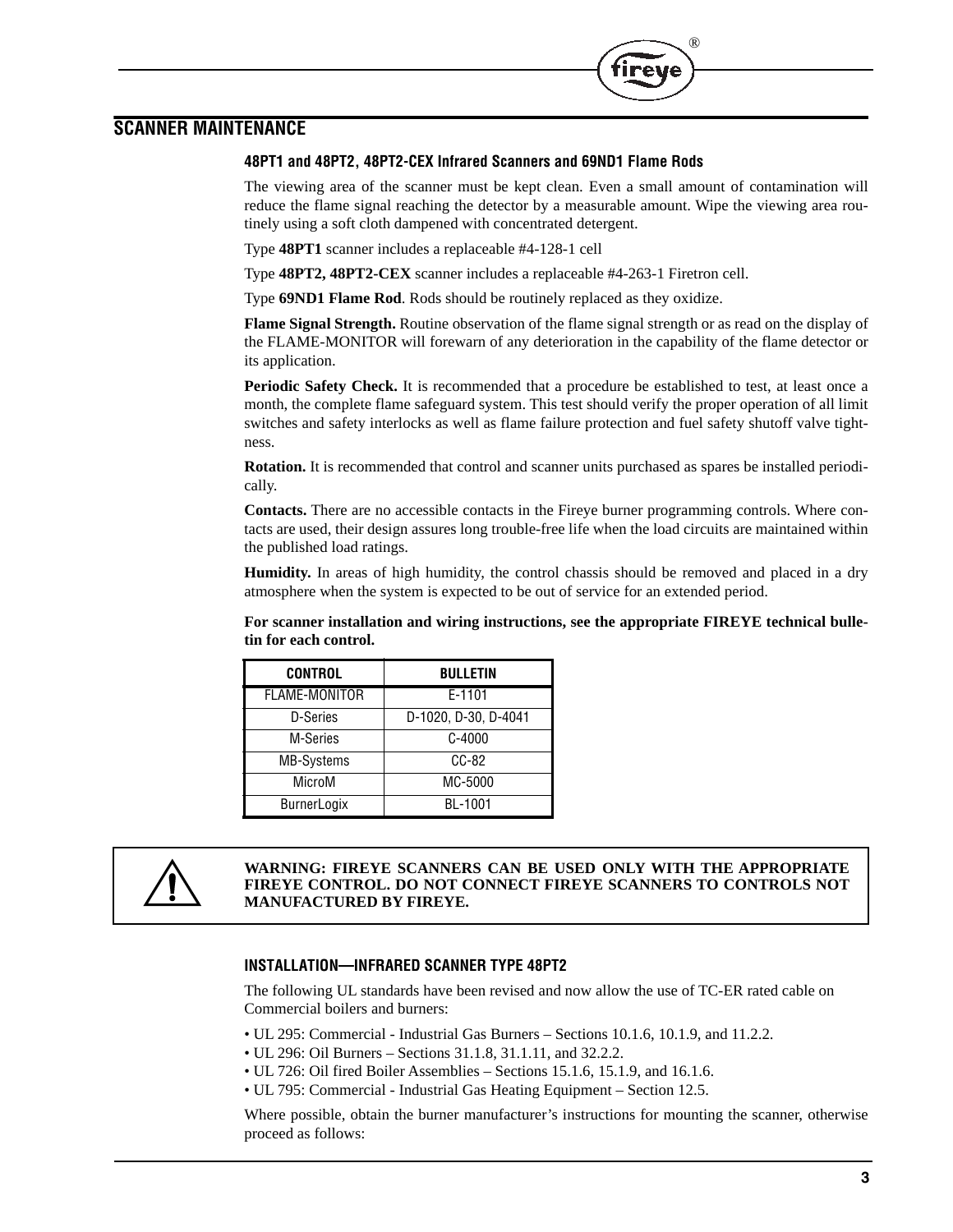

(R)

fireve

Two IR Scanners may be installed on one burner if it is necessary to view two areas to obtain reliable detection of the flame. They should be wired in parallel.

Proper scanner positioning must assure the following:

- **1.** Reliable pilot flame signal.
- **2.** Reliable main flame signal.
- **3.** A pilot flame too short or in the wrong position to ignite the main flame reliably, must not be detected.
- **4.** Scanner must have an unobstructed view of flame being monitored.
- **5.** Flame being monitored must completely cover the scanner field of view.
- **6.** To avoid nuisance shutdowns, it is important to avoid sighting hot refractory and to keep scanner temperature low (below  $125^{\circ}$  F) (52 $^{\circ}$ C).
- **7.** When the proper position has been established, drill a hole through the furnace wall and install a 4" to 8" length of threaded  $\frac{1}{2}$ " black iron pipe on which to mount the 48PT2 scanner.
- **8.** When satisfactory sighting position has been confirmed by operating tests, the sight tube should be firmly welded in place.



# **Wiring**

#### **Wiring Instructions:**

Wire the black and red wires (18 AWG) on the 48PT2 flame scanner to terminals S1 and S2 on the Fireye flame safeguard control. **There is no polarity associated with the wire colors. Either wire (red or black) can be wired to either terminal (S1 or S2).**

#### **Shield and Drain Wire:**

The scanner provides a shield and drain wire that are internally bonded to the metal threaded  $\frac{1}{2}$ " NPT coupling nut. This allows a conduit clamp to provide an electrical ground around the exposed shield when entering a metal junction box or control cabinet, or connect the drain wire to a suitable ground connection when using a non-metallic (or metallic) junction box or control cabinet.

#### **Conduit required:**

On those applications where conduit is required, Fireye recommends the Thomas and Betts 449-TB (or suitable) fitting which is used to couple 3/8" flexible metal conduit to 1/2" EMT conduit.The set screw on the fitting bites into the flat section of the plastic on the 48PT2 scanner and seats onto the metal casing below, providing a secure connection.

#### **Extended Wiring:**

If necessary to extend scanner wiring, attach the cable supplied with the scanner to a junction box. Splice the cable wires to a pair of wires not smaller than #l8. Install the complete run in a separate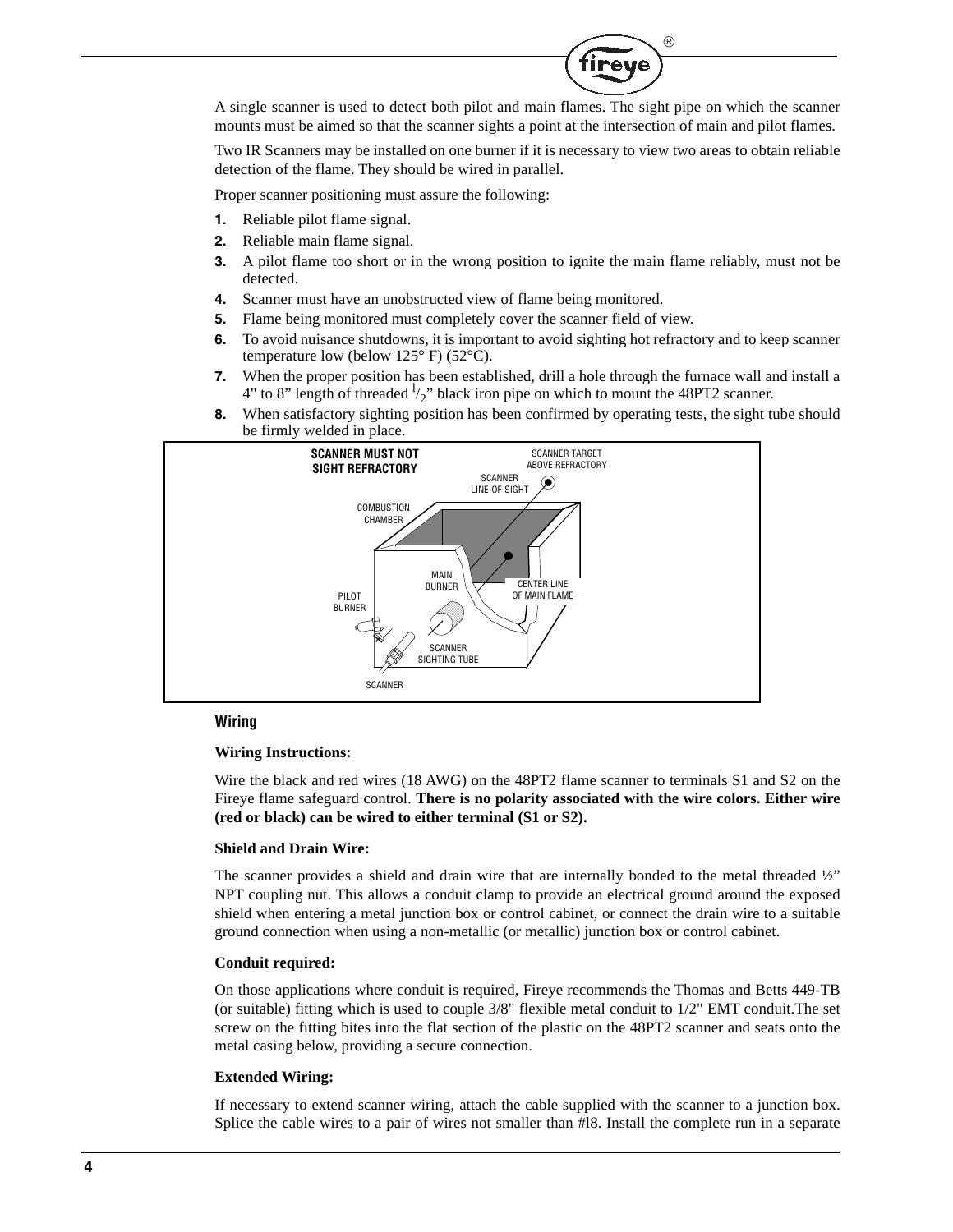conduit to the control. **Continuous conduit bonding between scanner and the control is mandatory!** Scanner may be located up to 100 feet from control. Do not pass scanner wiring through any junction box containing other wires. Do not run other wires through scanner conduit. Asbestos insulated wire should be avoided.

®

fireye

## **Keeping the Scanner Cool**

The Infrared Scanner (Temperature Limit 125° F) should never get too hot to grasp comfortably in the hand. Keep the scanner cool by one or more of the following methods.

- **1.** Use 6" to 8" length of pipe between scanner and hot furnace front plate.
- **2.** Use insulating tube (Part No. 35-69) on the end of the iron pipe.
- **3.** Force air into sighting tube. Use Fireye Sealing Union (Part No. 60-801).
- **4.** Make sure sighting tube does not extend more than halfway into refractory wall.

### **Minimum Pilot Test**

This test assures that the flame detector will not detect a pilot flame too small to reliably light off the main flame. The test should be made on every new installation, and following any repositioning of the flame detector. **THE MINIMUM PILOT TEST MUST BE ACCOMPLISHED BY A TRAINED AND QUALIFIED BURNER TECHNICIAN**.





**SPARK REJECTION TEST. CAUTION: The scanner must not sight the ignition spark directly or any part of the burner that can reflect the spark back to the scanner. The scanner must not see a pilot flame that is too small to reliably ignite the main flame. Test procedures vary according to the control used. See procedures as described in the technical bulletin for the control being installed.**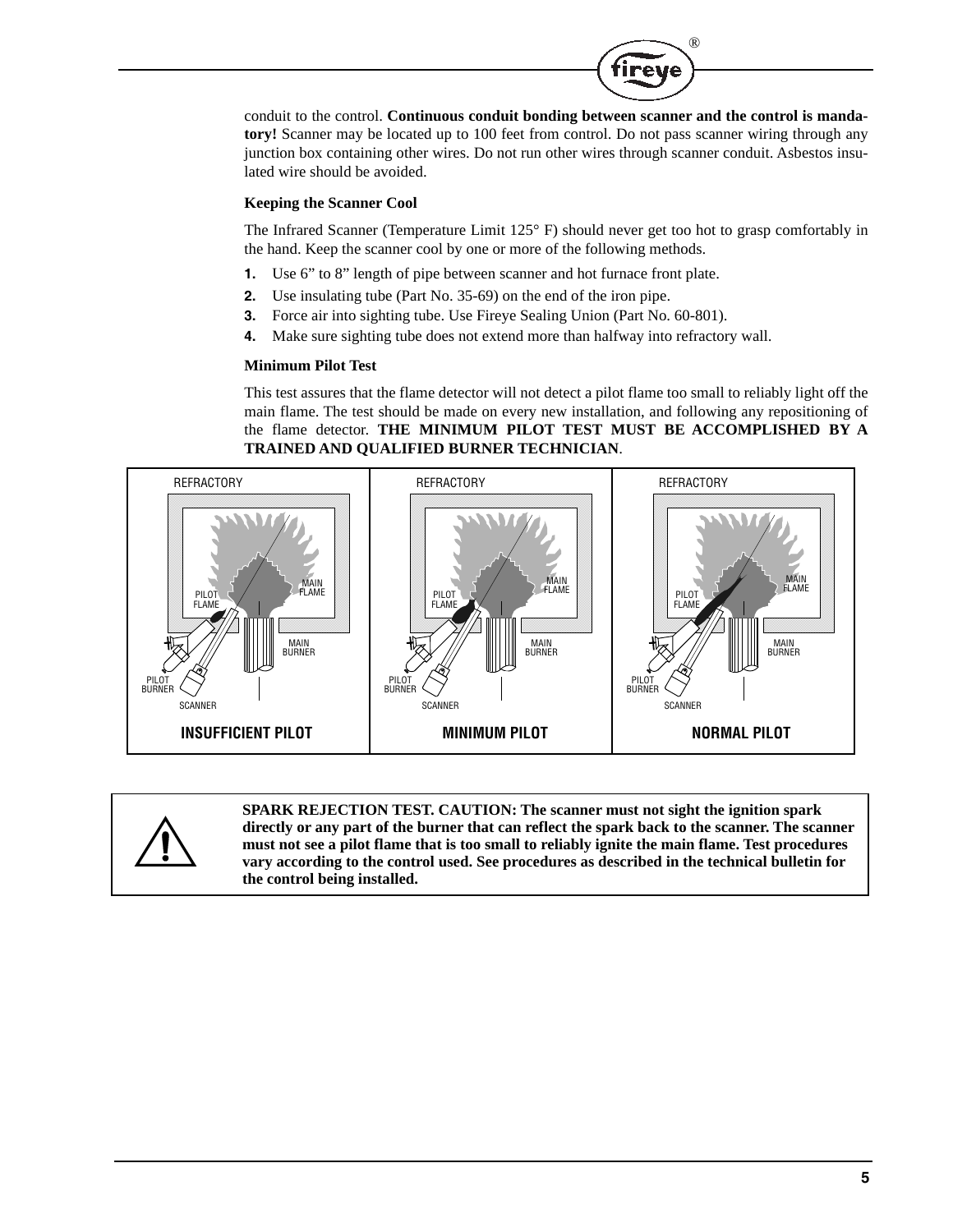| $^{\circledR}$     |
|--------------------|
| <b>Fireye</b><br>. |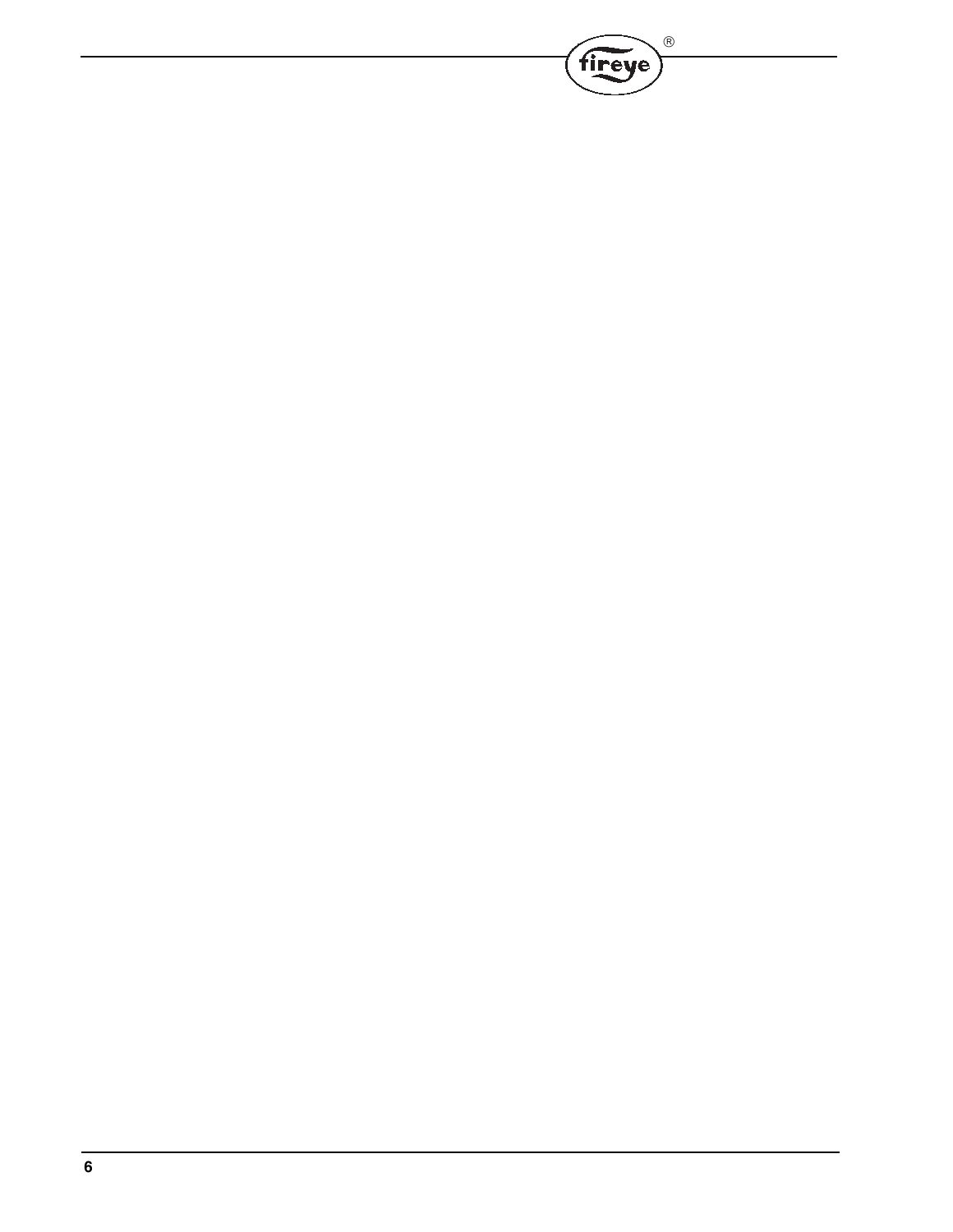

Fireye Inc. 3 Manchester Road Derry, NH 03038 **USA** Tel 603.432.4100 Fax 603.432.1570<br>www.fireye.com

DOC No. 02242011RL

# **DECLARATION OF CONFORMITY**

Fireye Inc. 3 Manchester Road Derry, NH, 03038

Declare that the products: 48PT2 infrared scanners & 69ND1 flame rods

 $\overline{are}$  in conformity with the provisions of the following EC Directive(s) when installed in accordance with the installation instructions contained in the product documentation:

| <i>73/23/EEC</i>   | Low Voltage Directive as amended by 93/68/EEC                                                                                                                        |  |  |
|--------------------|----------------------------------------------------------------------------------------------------------------------------------------------------------------------|--|--|
| <i>89/336/EEC</i>  | EMC Directive as amended by 92/31/EEC and 93/68/EEC                                                                                                                  |  |  |
| <i>90/396/EEC</i>  | Gas Appliance Directive                                                                                                                                              |  |  |
|                    | and that the standards and/or technical specifications referenced below have been applied:                                                                           |  |  |
| DIN EN 230:2005-10 | Automatic burner control systems for oil burners                                                                                                                     |  |  |
| DIN EN 298:2004-01 | Automatic gas burner control systems for gas burners and gas burning appliances with<br>or without fans                                                              |  |  |
| EN 61000-4-11:1994 | Testing and measurement techniques - Voltage dips, short interruptions and voltage<br>variations immunity test                                                       |  |  |
| EN 61000-4-5:1994  | Electromagnetic compatibility $(EMC)$ – Part 4-5: Testing and measurement techniques<br>- Surge immunity test                                                        |  |  |
| EN 61000-4-2:1996  | Electromagnetic compatibility (EMC) – Part 4: Testing and measurement techniques<br>Section 4.2 Electrostatic discharge immunity test                                |  |  |
| EN 61000-4-4:1996  | Electromagnetic compatibility (EMC) - Part 4: Testing and measurement techniques<br>Section 4. Electrical fast transient/burst immunity test                         |  |  |
| EN 61000-4-6:1995  | Electromagnetic compatibility (EMC) – Part 4: Testing and measurement techniques<br>Section 6. Immunity to conducted disturbances, induced by radio-frequency fields |  |  |
| EN 61000-4-3:1995  | Electromagnetic compatibility (EMC) – Part 4: Testing and measurement techniques<br>section 3. Radiated, radio-frequency, electromagnetic field immunity test        |  |  |

Signature: RAYMONY A LABONE Raymond A Labore Name: Position: Product Certification Administrator<br>Date: February 24, 2011